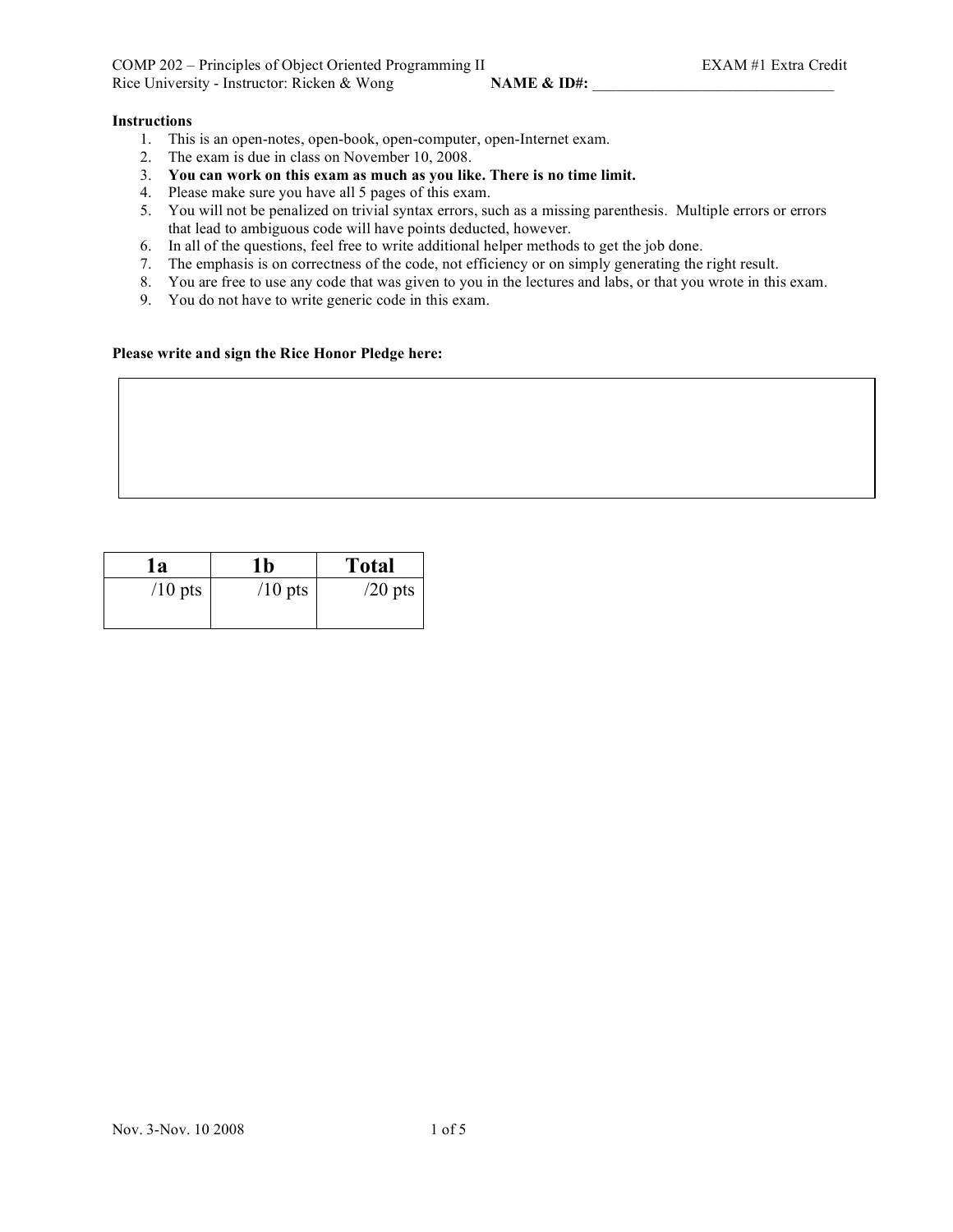# **Lazy Evaluation**:

- a) (10 pts) **You are to write an ALazyEval called LazyNCopiesEval that will create a finite (ending!) list using the lazy list framework. LazyNCopiesEval takes an Object o and an int n, and produces a list of length n filled with the object o.**
	- If n is 0 or less, the list created by LazyCombineEval is empty.
	- You may use an if statement to deal with  $n \ge 0$ .
	- Example:
		- $o = 0, n=0 \rightarrow 0$
		- $o = 0=1, n=1 \rightarrow (1)$
		- o  $o=1$ ,  $n=2 \rightarrow (1, 1)$
		- o  $o=1$ ,  $n=3 \rightarrow (1, 1, 1)$

Notes:

- a. Think delegation always.
- b. There are no  $if$  statements needed, unless you are working with primitive data (ints, doubles, etc.)!
- c. Don't forget about the possibility that the source lists may be or become empty.

## **Please insert your code for LazyNCopiesEval.java below:**

```
package lrs.lazyLRSEvaluators;
import lrs.*;
/**
* Given an element e and a number n, creates a list of length n,
* containing elements of e.
*/
public class LazyNCopiesEval extends ALazyEval {
   public LazyNCopiesEval(Object e, int n) {
     e = e;
     n = n;}
   // FOR STUDENT TO COMPLETE: add fields and methods here
   protected Object _e;
   protected int _n;
   public LRStruct nextLRS() {
      return makeLRS();
    }
   /**
    * If n is >0, decrements n and returns a lazy list with e as first.
    * @return a list with e as first if n>0, empty otherwise.
     */
   public LRStruct makeLRS() {
     if (n-->0)
       return makeLazyLRS(_e);
     else
       return new LRStruct();
   }
}
```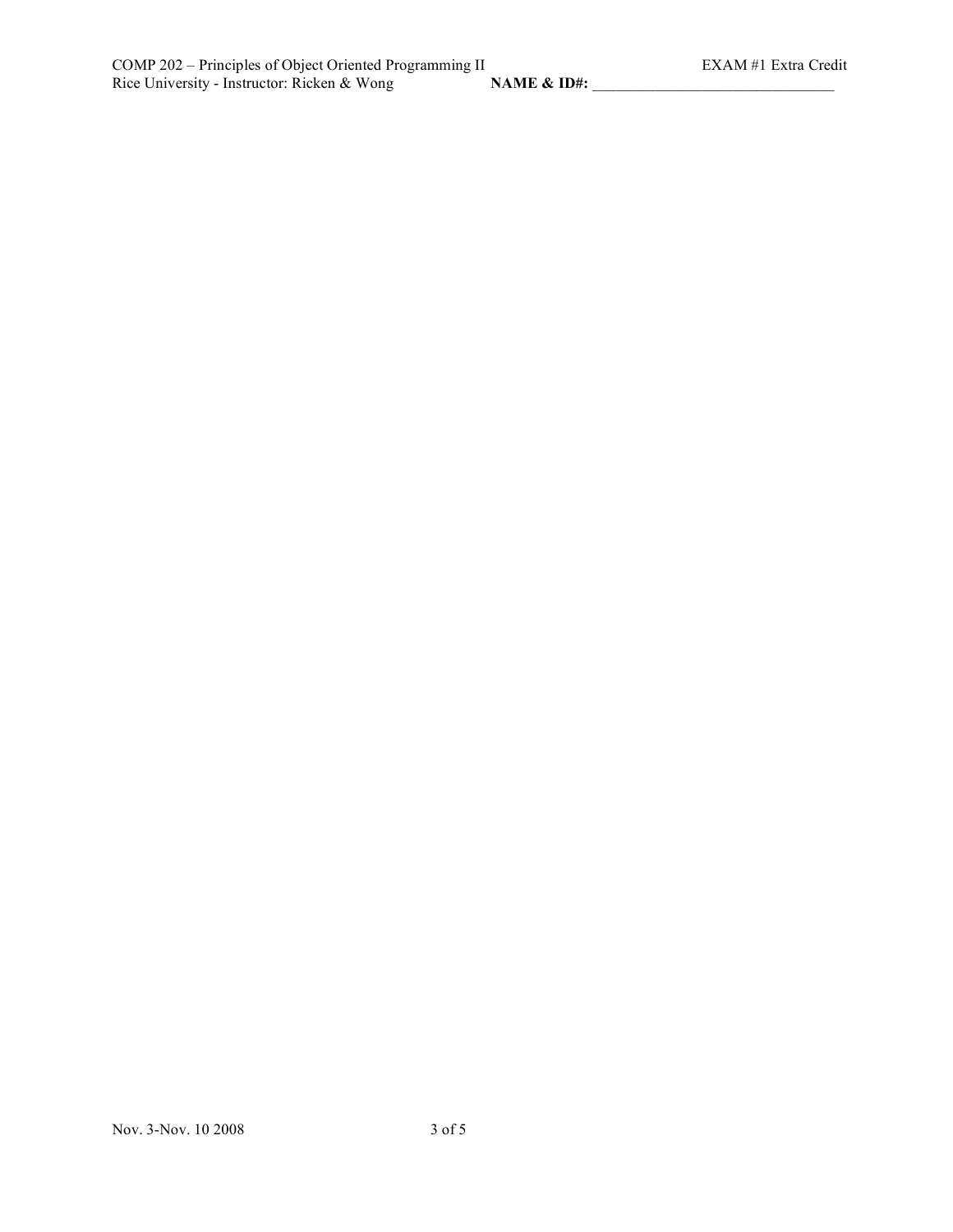COMP 202 – Principles of Object Oriented Programming II EXAM #1 Extra Credit Rice University - Instructor: Ricken & Wong **NAME & ID#:** 

### **Lazy Evaluation**:

- b) (10 pts) **You are to write an ALazyEval called LazyListNCopiesEval that will create a possibly infinite. LazyListNCopiesEval takes two LRStructs: the first LRStruct li contains Integers (i1, i2, i3, …), the second LRStruct lo contains Objects (o1, o2, o3, …). The lazy list created by LazyListNCopiesEval contains i1 copies of o1, i2 copies of o2, i3 copies of o3, and so on. If one if the integers is 0, then the corresponding object will be skipped.**
	- Example:
		- o li = (), lo= ()  $\rightarrow$  result = ()
		- o li = (1), lo= ()  $\rightarrow$  result = ()
		- o  $\text{li} = ()$ ,  $\text{lo} = (1) \rightarrow \text{result} = ()$
		- o li = (1), lo= (1)  $\rightarrow$  result = (1)
		- o  $\text{li} = (2), \text{lo} = (1) \rightarrow \text{result} = (1, 1)$
		- o  $\text{li} = (3), \text{lo} = (1) \rightarrow \text{result} = (1, 1, 1)$
		- o  $\text{li} = (1, 1), \text{lo} = (1) \rightarrow \text{result} = (1)$
		- o  $\text{li} = (1), \text{lo} = (1, 1) \rightarrow \text{result} = (1)$
		- o  $\text{li} = (1, 2), \text{lo} = (1, 2) \rightarrow \text{result} = (1, 2, 2)$
		- $\circ$  li = (0), lo= (1)  $\rightarrow$  result = ()
		- o  $\text{li} = (0, 1), \text{lo} = (0, 1) \rightarrow \text{result} = (1)$
		- o  $\text{li} = (0, 1, 0), \text{lo} = (0, 1, 0) \rightarrow \text{result} = (1)$
		- o li =  $(1, 1, 1, ...)$ , lo=  $(1, 2, 3, ...)$   $\rightarrow$  result =  $(1, 2, 3, ...)$

### **Please insert your code for LazyListNCopiesEval.java below:**

```
package lrs.lazyLRSEvaluators;
import lrs.*;
import fp.*;
/**
* Takes two lists, one list of integers Li(i1, li2, li3,...) and one list
* of objects Lo(o1, o2,...). It lazily creates a list that contains il
* elements of o1, followed by i2 elements of o2, and so on.
* If one of the two lists Li or Lo ends, this list ends.
 */
public class LazyListNCopiesEval extends ALazyEval {
    /** Constructs a LazyListNCopiesEval, which creates a lazy list.
     * @param li input list with integers
      * @param lo input list with objects
     */
    public LazyListNCopiesEval(LRStruct li, LRStruct lo) {
       this. \mathbf{1} \mathbf{i} = \mathbf{1} \mathbf{i};
       this.lo = lo;
    }
    // FOR STUDENT TO COMPLETE: add fields and methods here
   private LRStruct li;
    private LRStruct lo;
   private LRStruct out = new LRStruct();
    public LRStruct nextLRS() {
       return makeLRS();
    }
    /**
     * If the lambda list is non-empty, remove the lambda a lambda and pass the value list
     * to it. Return the value of the lambda application. If the lambda list is empty,
     * clone the value list.
     * @return a list with the elements that come out of the lambdas.
     */
   public LRStruct makeLRS() {
        return (LRStruct)out.execute(new IAlgo() {
            public Object emptyCase(LRStruct host, Object... inp) {
                // out list is empty
```
Nov. 3-Nov. 10 2008 4 of 5